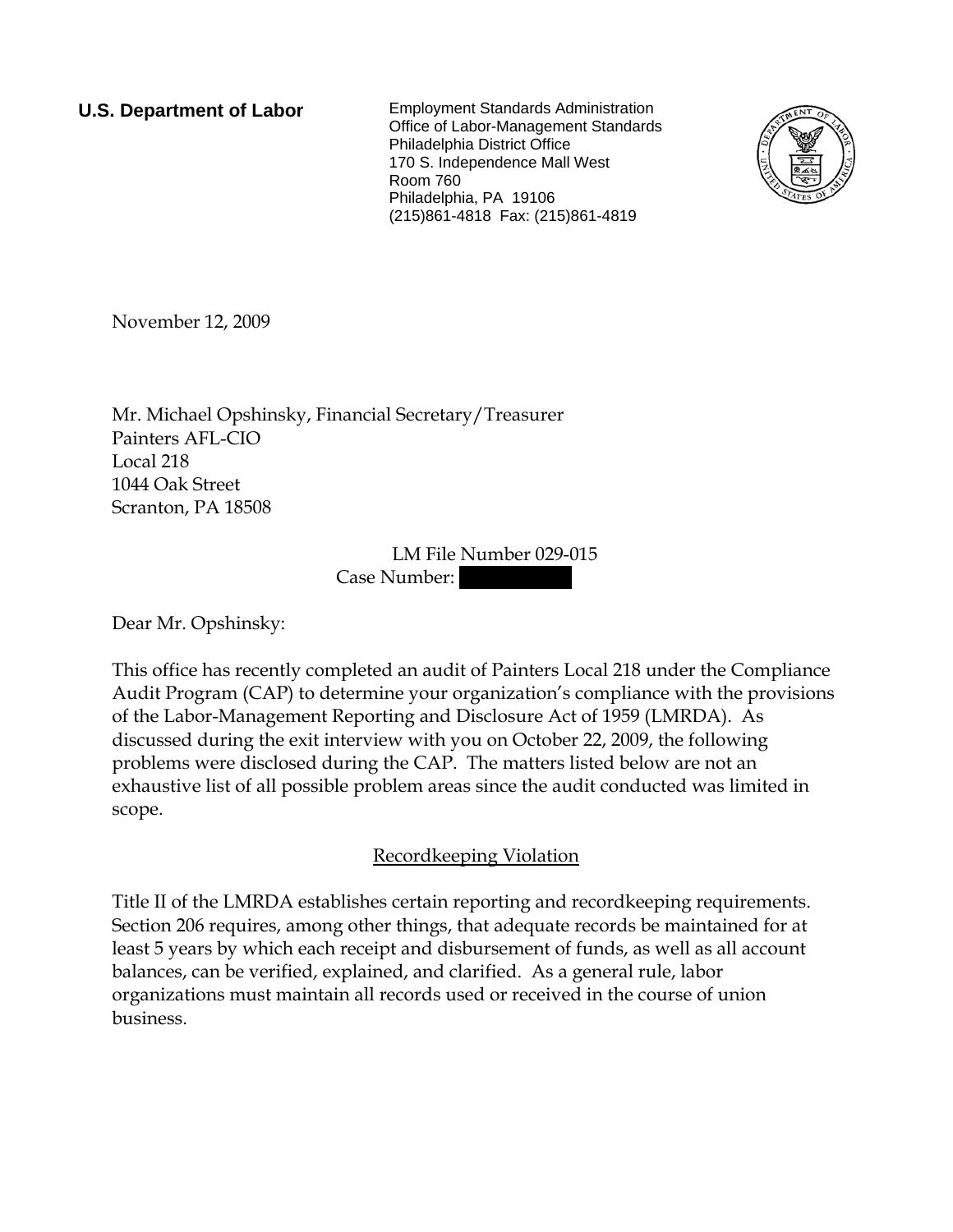Mr. Michael Opshinsky November 12, 2009 Page 2 of 3

For disbursements, this includes not only the retention of original bills, invoices, receipts, vouchers, and applicable resolutions, but also documentation showing the nature of the union business requiring the disbursement, the goods or services received, and the identity of the recipient(s) of the goods or services. In most instances, this documentation requirement can be satisfied with a sufficiently descriptive expense receipt or invoice. If an expense receipt is not sufficiently descriptive, a union officer or employee should write a note on it providing the additional information. For money it receives, the labor organization must keep at least one record showing the date, amount, purpose, and source of that money. The labor organization must also retain bank records for all accounts.

The audit of Local 218's 2008 records revealed the following recordkeeping violation:

1. Office and Administrative Expenses

Local 218 did not retain adequate documentation for monthly rent payments of \$35 made to IBEW Local 81 or \$200 spent for a Christmas Party.

You assured me that all receipts for expenses incurred while conducting union business will be annotated with detailed information including the reason and union member(s) incurring the expense.

2. Lack of Salary Authorization

Local 218's officers receive a stipend for performing their duties. The total amount of the stipends received by each officer was reported in Item 24 (E) (All Officers and Disbursements to Officers - Allowances and Other Disbursements) of the Form LM-3 for fiscal year ending December 31, 2008. However, Local 218 failed to maintain records to verify the stipends. The union must keep a record, such as meeting minutes, to show the current stipend(s) authorized by the entity or individual in the union with the authority to establish the stipends.

You stated that this issue will be addressed at the next membership meeting and noted in the meeting minutes. The minutes will be maintained in the union file until such time there is a change in the salary amounts. A copy of these minutes must be sent to the Office of Labor Management Standards Philadelphia District Office, 170 South Independence Mall West, Suite 760 West, Philadelphia, PA 19106.